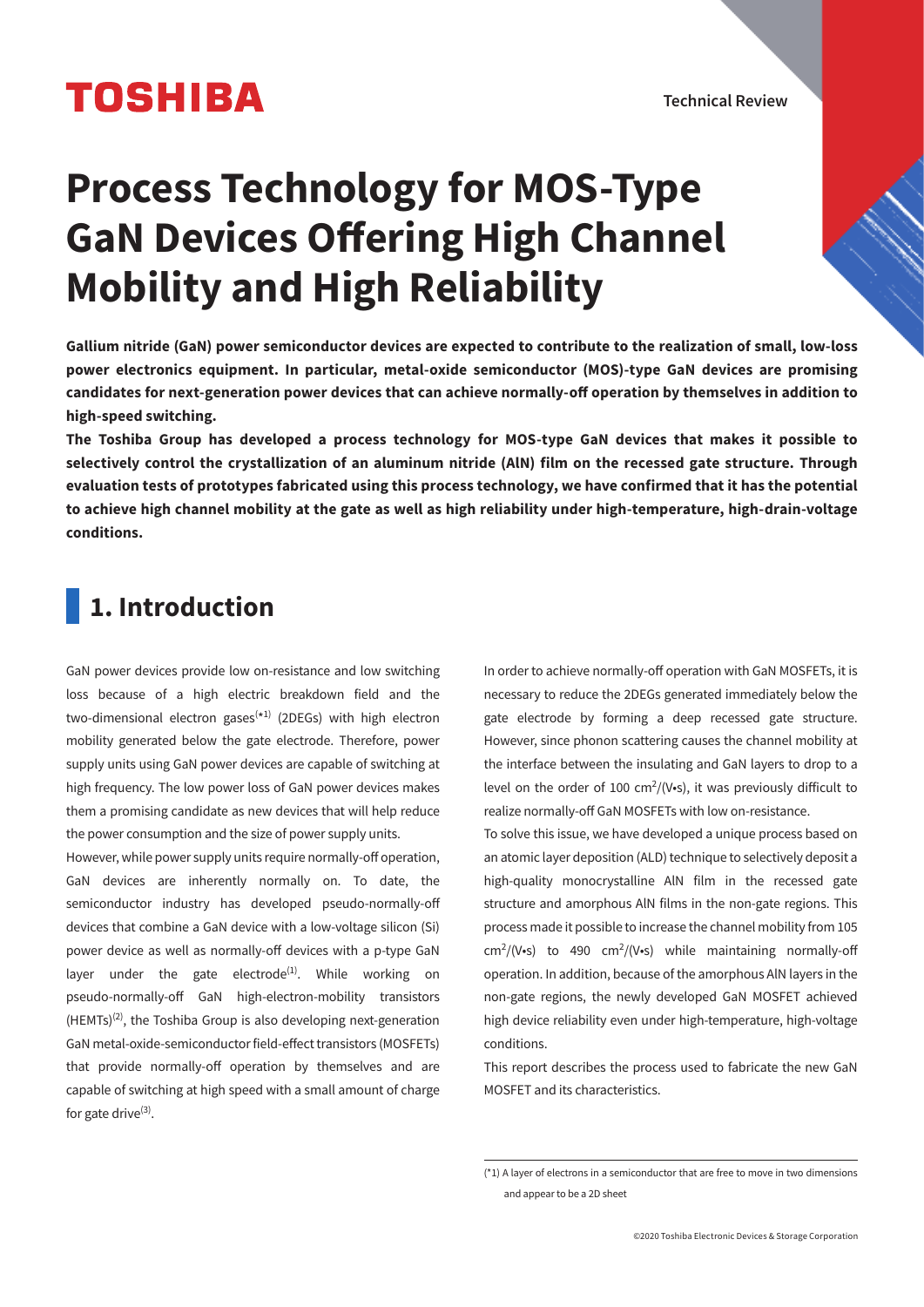Technical Review

### **2. Structure of the newly developed GaN MOSFET**

**Figure 1** shows the cross-sectional structure of the newly developed GaN MOSFET. In order to achieve normally-o operation, the new GaN MOSFET has a deep recessed gate structure. A gate dielectric of silicon dioxide  $(SIO_2)$  is formed in the gate recess. In addition, the GaN MOSFET has a field-plate electrode for the enhancement of breakdown voltage. **Figure 2** shows the flow for forming the recessed gate. First, a silicon nitride (SiN) protection layer is deposited on the surface. After SiN deposition, a recessed gate structure is dry-etched until it extends into the GaN layer. Then, an ALD technique is employed to deposit an AlN layer in the gate recess and elsewhere. The AlN layer is formed as a monocrystalline layer in the gate recess in order to



AlGaN: Aluminum gallium nitride

#### Figure 1. Cross-sectional structure of GaN MOSFET

The deep recessed gate structure reduces 2DEGs to achieve normally-o operation.



#### Figure 2. Flow of processes for fabrication of recessed gate structure

We achieved high channel mobility and reliability by selectively forming a monocrystalline AlN layer only in the recessed gate and amorphous AlN layers elsewhere.

match the crystallinity between the AlN and GaN layers. The other AlN layers on the SiN layer are deposited as amorphous layers. We have developed a process technology to selectively control the crystallinity of the AlN layers as described above.

Following the deposition of the AIN layers, an  $SiO<sub>2</sub>$  gate insulating layer is deposited using the ALD technique. Next, the gate, source, and drain electrodes are formed, followed by an interlayer insulating layer and a field-plate electrode.

**Figure 3** shows the cross-sectional transmission electron microscope (TEM) images of the recessed gate region and the region between the gate and drain electrodes. The composition of each layer was identified through elemental analysis. The images of Figure 3 provide an enlarged view of the AlN layer between the GaN and SiO<sub>2</sub> layers and the one between the SiN and SiO<sub>2</sub> layers, respectively. As shown in Figure 3(a), the AlN layer in the recessed gate region exhibits crystallinity, i.e., a regularly arranged atomic-scale structure, as in the GaN layer. In contrast, Figure 3(b) indicates that the AlN layer above the SiN layer between the gate and drain electrodes is amorphous with a disordered atomic-scale structure.



(a) Recessed gate region (b) Region between gate and drain electrodes

#### Figure 3. Cross-sectional TEM images of AlN filmfabricated areas

The AlN layer in the recessed gate is crystalline whereas the ones above the SiN layer are amorphous.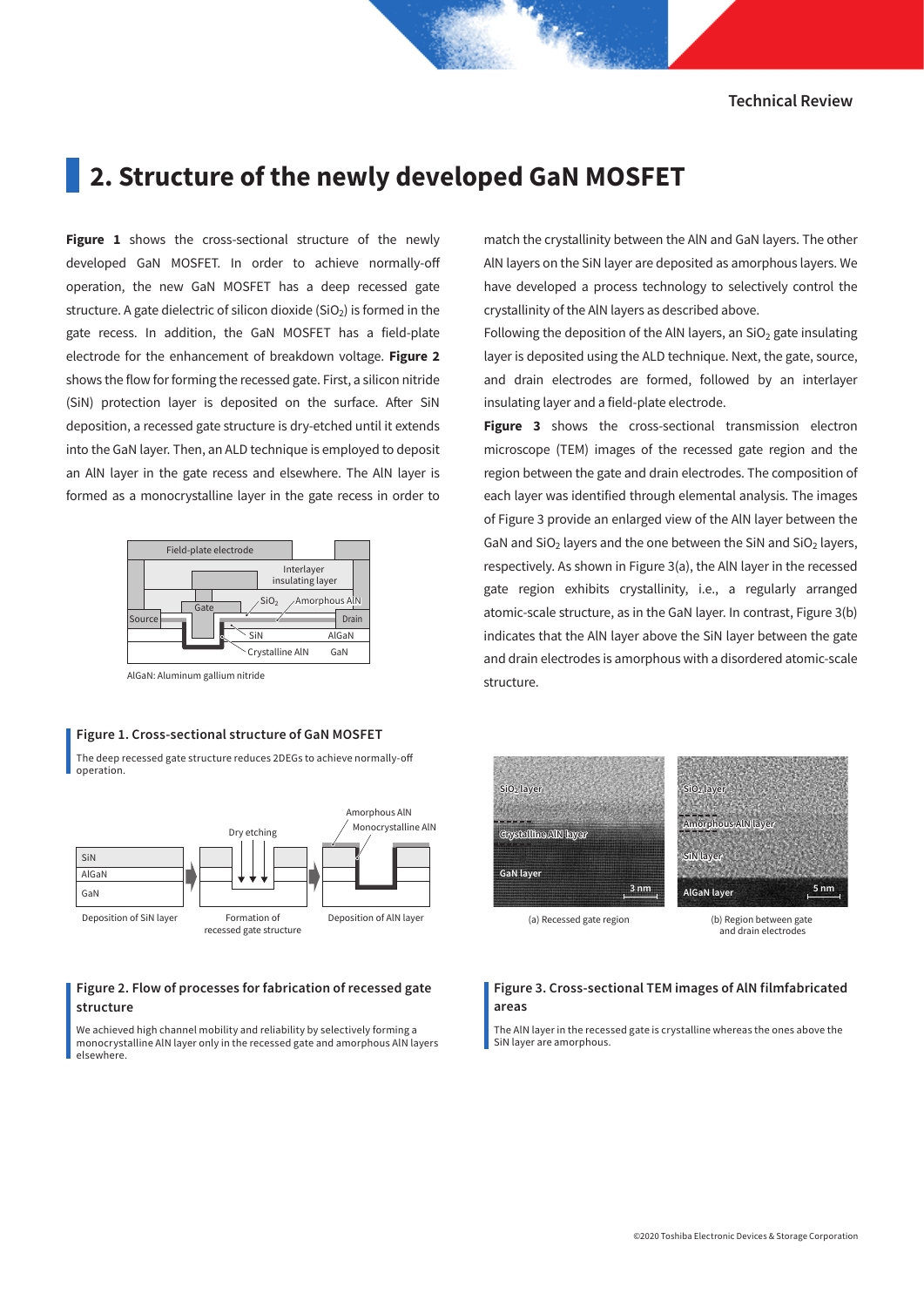Technical Review

## **3. AlN layers providing high channel mobility**

**Figure 4** shows the output characteristics of the newly developed GaN MOSFET. **Figure 5** shows its transfer characteristics at a drain voltage of 1 V. As shown in Figure 4, when the gate voltage is 0 V, the GaN MOSFET maintains the drain current at zero, achieving normally-off operation. Also, from the drain current curve of Figure 5, its threshold voltage  $(V_{\text{th}})$  is extrapolated to be 1.6 V.

**Figure 6** shows the results of evaluation of the channel mobility obtained when the carrier concentration below the gate was changed by changing the gate voltage. For the sake of comparison, Figure 6 also shows the results of evaluation of a GaN MOSFET without AlN layers. The GaN MOSFET without AlN layers had a maximum channel mobility of 105  $\text{cm}^2\text{/}$  (V•s) whereas the newly developed GaN MOSFET with AlN layers exhibited a channel mobility of 490  $\text{cm}^2\text{/V}\cdot\text{s}$ ). These results indicate that a high channel mobility was achieved at the AlN-GaN interface because of the high-quality AlN layers. We infer that the enhancement of the channel mobility mainly resulted from the reduced phonon scattering<sup>(4)</sup>. Because the newly developed process provides a reduction in the specific on-resistance contributed by the gate, we succeeded in reducing the specific on-resistance of a 650 V GaN MOSFET by roughly 20%.



#### Figure 4. Output characteristics of GaN MOSFET

When the gate voltage is 0 V, the GaN MOSFET cuts off the drain current, achieving normally-off operation.



#### Figure 5. Transfer characteristics of GaN MOSFET

From the drain current curve, the  $V_{th}$  was extrapolated to be 1.6 V.



#### Figure 6. Dependence of channel mobility on carrier density

A GaN MOSFET with AlN layers exhibited a considerably higher channel mobility than the one without AlN layers.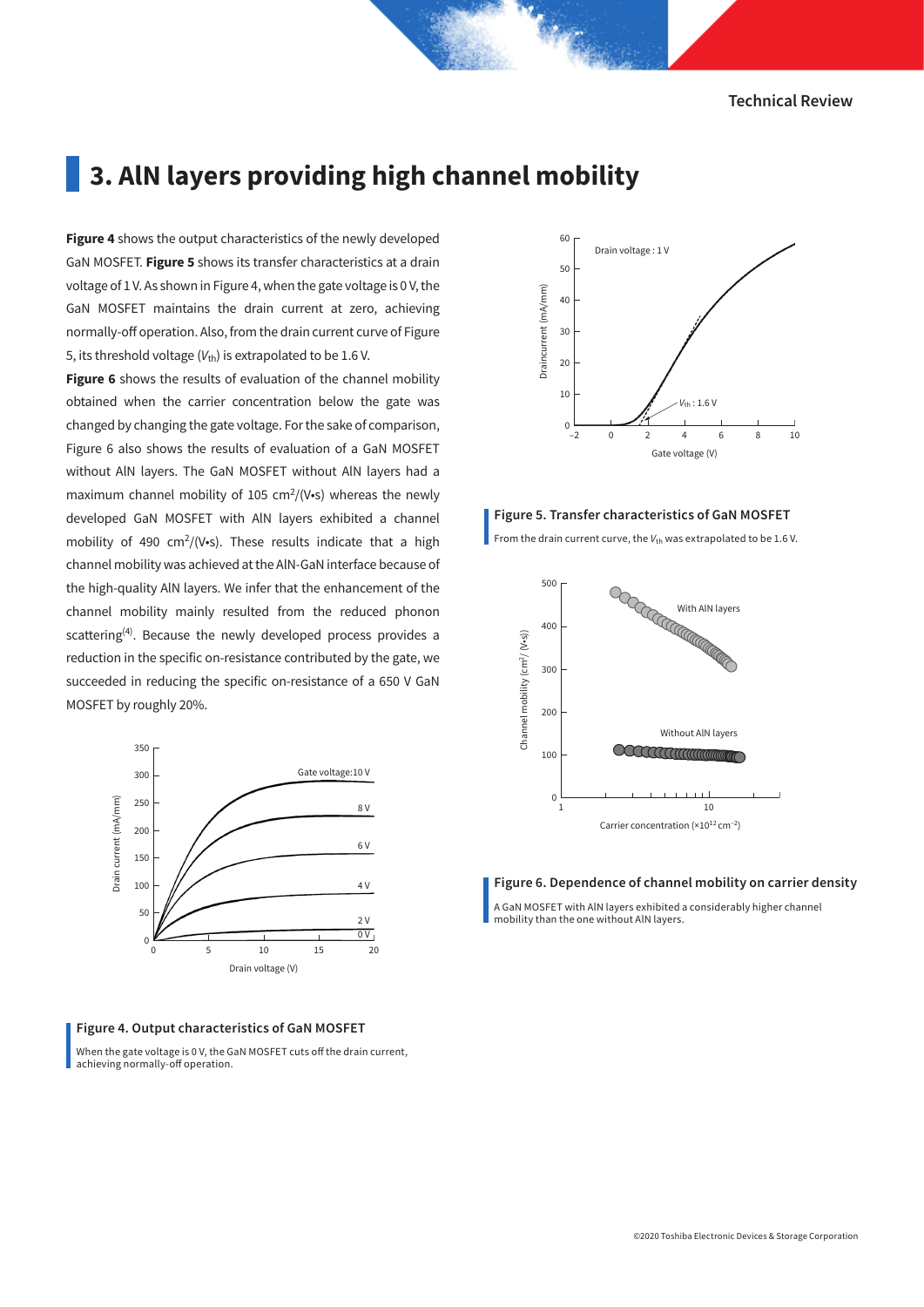## **4. Achieving high reliability**

As described in Section 3, while the newly developed GaN MOSFET achieved normally-off operation and high channel mobility, it also exhibited high reliability at the same time.

**Figure 7** shows its breakdown characteristics at 25°C and 150°C. At both these temperatures, the new GaN MOSFET exhibited a breakdown voltage of roughly 1,200 V, which is sufficient for a 650 V power device.

**Figure 8** shows the results of acceleration tests under high-temperature, high-voltage conditions. It is a plot of time-to-failure when a constant drain voltage is applied at 150°C. The time-to-failure shown is the estimated amount of time that it will take for 0.1% of the devices under test to fail. According to the test results, the GaN MOSFET is estimated to have a life of more than 10 years at a temperature of 150°C and a drain voltage of 650 V. This compares favorably with the pseudo-normally-off GaN

transistors that achieve normally-off operation by means of a p-type GaN layer formed below the gate<sup>(6)</sup>. Therefore, the newly developed GaN MOSFET provides sufficient device reliability. As shown in Figure 3, this GaN MOSFET achieved an enhanced channel mobility because of the monocrystalline AlN layer in the gate recess. In contrast, the AlN layers between the gate and drain electrodes are amorphous. We consider that the uniform amorphous AlN layers between the gate and drain electrodes that are exposed to a high-intensity electric field at high voltage help improve the device reliability under high-temperature, high-voltage conditions. Therefore, the process technology that enables selective control of the crystallinity of AlN layers makes it possible to realize highly reliable low-on-resistance GaN MOSFETs.

HEMTs that are already in commercial use<sup> $(5)$ </sup> or the gate injection





The GaN MOSFET exhibited a breakdown voltage of roughly 1,200 V at both 25°C and 150°C. Therefore, it provides sufficient withstand voltage for a 650 V power device.



Non : Normally-On Transistor JFET : Junction Field Effect Transistor

#### Figure 8. Results of reliability tests when high voltage was applied at high temperature

As a result of acceleration tests under high-temperature, highvoltage conditions, we confirmed that the new GaN MOSFET has high potential to achieve sufficient lifetime for practical applications.